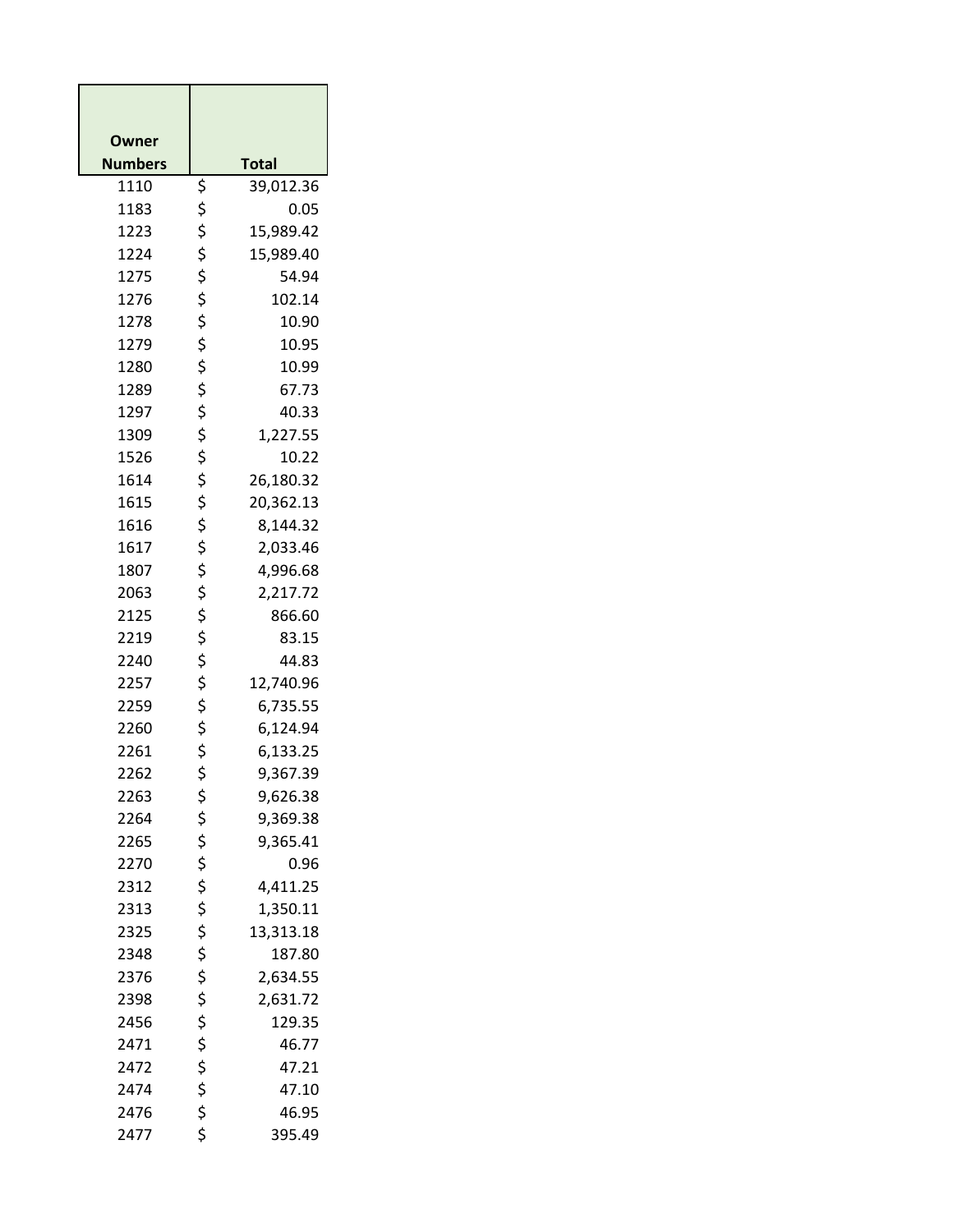| 2480 | \$       | 44.81      |
|------|----------|------------|
| 2482 | \$       | 69.36      |
| 2483 | \$       | 322.84     |
| 2485 | \$       | 270.91     |
| 2486 | \$       | 57.58      |
| 2499 | \$       | 1,173.28   |
| 2507 | \$       | 1,159.02   |
| 2508 | \$       | 1,168.72   |
| 2509 | \$       | 1,162.17   |
| 2510 | \$       | 1,165.56   |
| 2515 | \$       | 1,146.05   |
| 2518 |          | 57.30      |
| 2528 | \$<br>\$ | 4,407.63   |
| 2529 | \$       | 4,406.05   |
| 2535 | \$       | 157.46     |
| 2540 | \$       | 244.01     |
| 2556 |          | 16.36      |
| 2557 | \$<br>\$ | 229.48     |
| 2567 | \$       | 4.13       |
| 2578 | \$       | 57.59      |
| 2579 | \$       | 567.94     |
| 2661 | \$       | 1,061.18   |
| 2664 | \$       | 14.67      |
| 2665 | \$       | 14.26      |
| 2666 |          | 14.26      |
| 2667 | \$<br>\$ | 2,531.98   |
| 2669 |          | 359.32     |
| 2686 | \$<br>\$ | 482.57     |
| 2743 | \$       | 1,451.15   |
| 2763 | \$       | 3,541.63   |
| 2770 | \$       | 322.70     |
| 2774 | \$       | 27.57      |
| 2801 |          | 3.78       |
| 2806 |          | 105.87     |
| 2807 | \$\$\$   | 216.60     |
| 2826 |          | 197.53     |
| 2827 |          | 440.34     |
| 2830 |          | 3.78       |
| 2859 |          | 539.48     |
| 2878 |          | 63.36      |
| 2879 |          | 5.03       |
| 2880 |          | 3,053.33   |
| 2904 |          | 697,451.93 |
| 2906 | ぐうさくさい   | 163,522.80 |
| 2913 |          | 40.47      |
| 2916 | \$       | 2.56       |
| 2944 | \$       | 11.24      |
|      |          |            |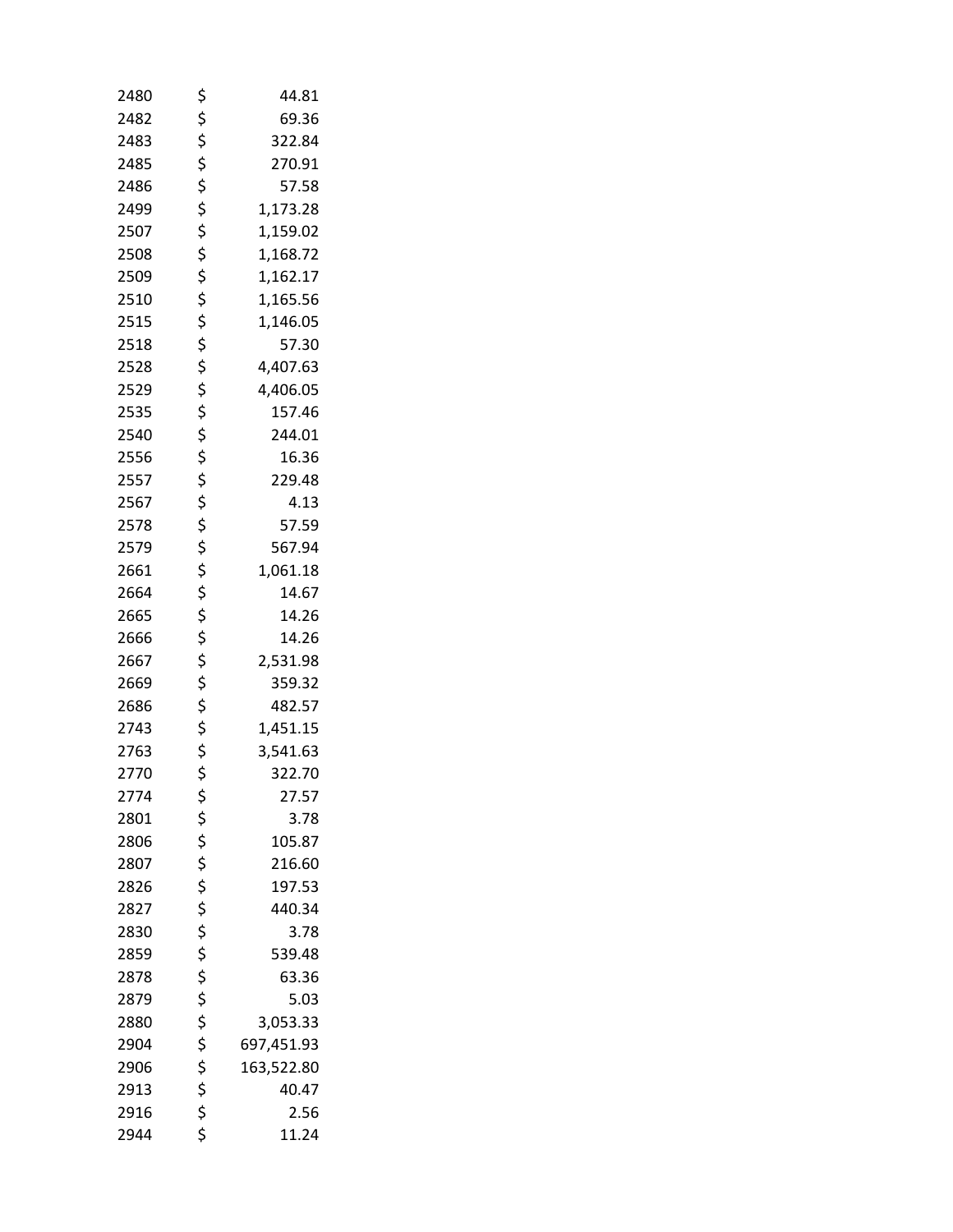| 2966 | \$       | 46.88      |
|------|----------|------------|
| 2979 | \$       | 17.04      |
| 2999 |          | 361.96     |
| 3004 | \$<br>\$ | 28.30      |
| 3115 | \$       | 57.39      |
| 3122 | \$       | 16,904.11  |
| 3190 | \$       | 216.14     |
| 3215 | \$       | 246,629.60 |
| 3237 | \$       | 9.95       |
| 3251 | \$       | 32,484.68  |
| 3275 | \$       | 11.72      |
| 3326 |          | 34,577.97  |
| 3386 | \$<br>\$ | 305,422.28 |
| 3392 | \$       | 33,518.69  |
| 3426 | \$       | 1,804.67   |
| 3440 | \$       | 4.02       |
| 3451 |          | 432.29     |
| 3459 | \$<br>\$ | 965.58     |
| 3464 | \$       | 42,422.95  |
| 3493 | \$       | 0.68       |
| 3495 | \$       | 67.41      |
| 3496 | \$       | 3.47       |
| 3497 | \$       | 3.44       |
| 3498 | \$       | 3.43       |
| 3510 | \$       | 3.43       |
| 3511 | \$       | 3.43       |
| 3544 | \$       | 57.01      |
| 3553 | .<br>\$  | 37.57      |
| 3560 |          | 1,971.10   |
| 3566 | \$<br>\$ | 3,014.47   |
| 3586 | \$       | 864.02     |
| 3619 | \$       | 327.21     |
| 3635 |          | 57.15      |
| 3690 | \$\$\$   | 1,174.12   |
| 3765 |          | 57.18      |
| 3872 |          | 808.86     |
| 3874 |          | 9.61       |
| 3882 |          | 4.08       |
| 3889 |          | 2,558.97   |
| 3906 |          | 4.00       |
| 3912 |          | 261.78     |
| 3913 |          | 1,532.84   |
| 3964 |          | 473.40     |
| 3975 | さささささささ  | 13.20      |
| 4020 |          | 8.24       |
| 4024 | \$       | 13.12      |
| 4043 | \$       | 40.34      |
|      |          |            |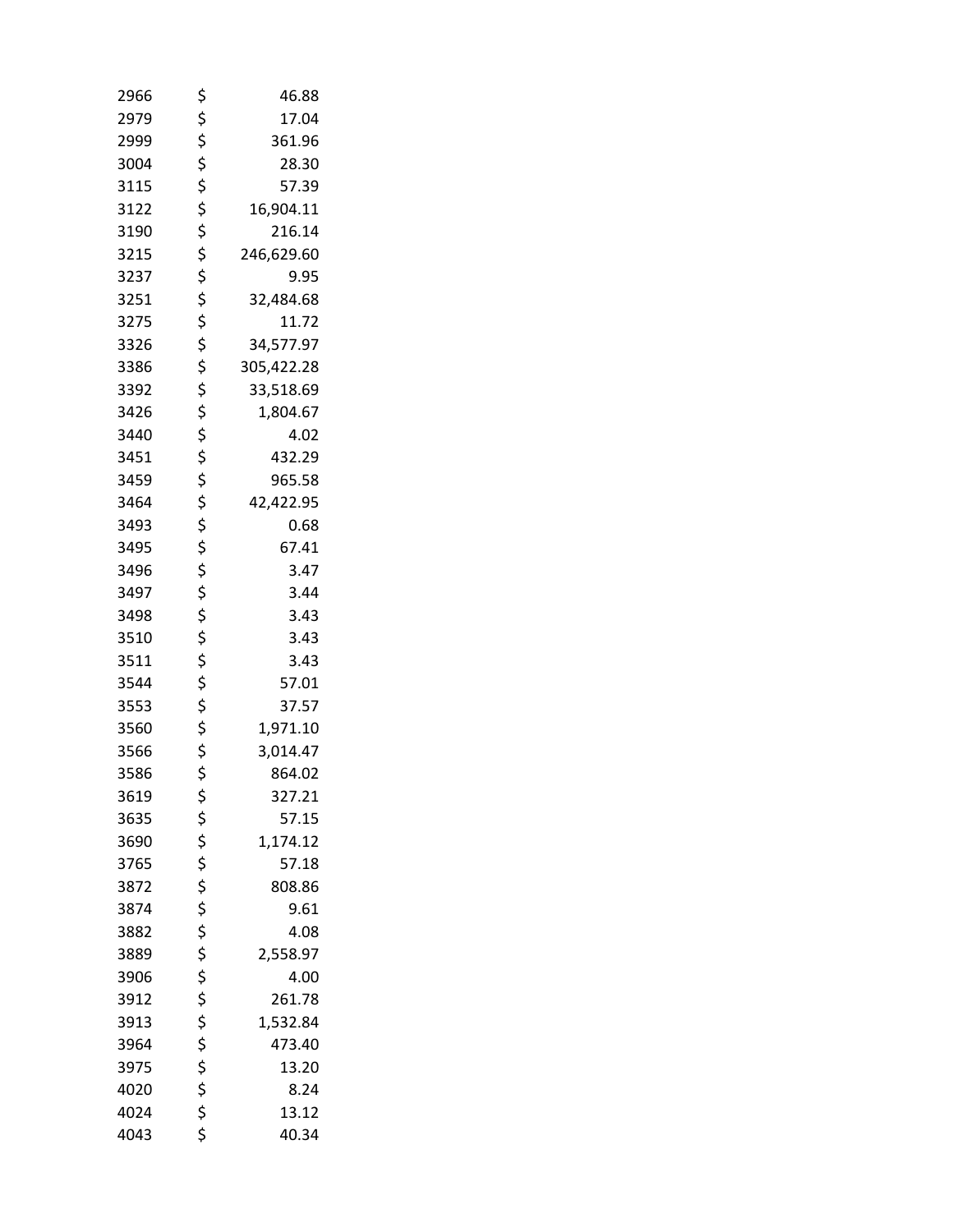| 4058 | \$       | 13.16     |
|------|----------|-----------|
| 4161 | \$       | 1,172.78  |
| 4175 | \$       | 131.01    |
| 4187 | \$       | 130.99    |
| 4209 | \$       | 57.16     |
| 4267 | \$       | 221.86    |
| 4279 | \$       | 57.04     |
| 4320 | \$       | 207.21    |
| 4347 | \$       | 68.24     |
| 4438 | \$       | 10.23     |
| 4466 | \$       | 4,268.32  |
| 4491 | \$       | 14,986.37 |
| 4502 | \$       | 762.20    |
| 4506 | \$       | 19.19     |
| 4563 | \$       | 0.56      |
| 4575 | \$       | 135.80    |
| 4644 | \$       | 19.18     |
| 4665 | \$       | 2,395.00  |
| 4666 | \$       | 6,342.89  |
| 4706 | \$       | 1,120.68  |
| 4746 | \$       | 6,589.59  |
| 4801 | \$       | 43.13     |
| 4832 | \$       | 2,344.29  |
| 4885 | \$       | 178.21    |
| 4917 | \$       | 135.46    |
| 5150 | \$       | 35.58     |
| 5191 | \$       | 180.89    |
| 5199 | \$       | 1,308.63  |
| 5225 | \$       | 547.02    |
| 5271 | \$       | 1,275.58  |
| 5393 | \$       | 492.33    |
| 5476 | \$       | 2.57      |
| 5515 | \$       | 85.73     |
| 5533 | \$       | 2,038.86  |
| 5543 |          | 59.14     |
| 5588 | \$<br>\$ | 5.54      |
| 6138 | \$       | 27.04     |
| 6471 | \$       | 184.74    |
| 6741 | \$       | 13.21     |
| 6749 | \$       | 35,369.40 |
| 6765 | \$       | 429.80    |
| 6775 | \$       | 5.19      |
| 6780 |          | 7.99      |
| 6781 | \$\$\$   | 8.34      |
| 6787 |          | 435.12    |
| 6795 | \$       | 94.89     |
| 6802 | \$       | 10.95     |
|      |          |           |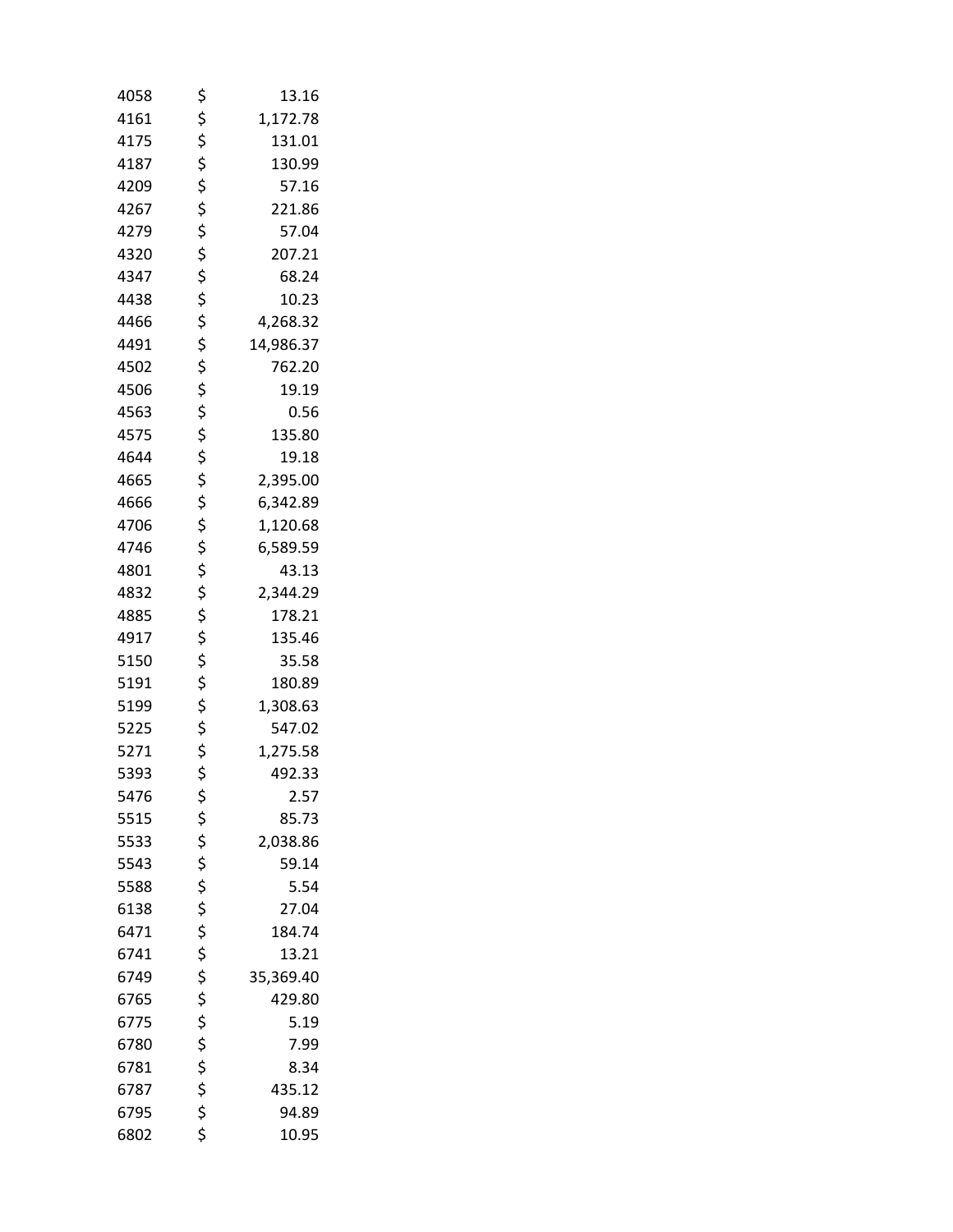| 6835 | \$<br>293.55     |  |
|------|------------------|--|
| 6837 | \$<br>1,275.67   |  |
| 6842 | \$<br>895.99     |  |
| 6852 | \$<br>2,635.94   |  |
| 6856 | \$<br>1.57       |  |
| 6859 | \$<br>4.81       |  |
| 6862 | \$<br>5.59       |  |
| 6863 | \$<br>131.00     |  |
| 6866 | \$<br>266.14     |  |
| 6880 | \$<br>74,010.57  |  |
| 6882 | \$<br>428.47     |  |
| 6888 | \$<br>510.91     |  |
| 6890 | \$<br>511.00     |  |
| 6905 | \$<br>32.80      |  |
| 6907 | \$<br>296.14     |  |
| 6909 | \$<br>907.09     |  |
| 6920 | \$<br>11.54      |  |
| 6921 | \$<br>20.08      |  |
| 6933 | \$<br>4.72       |  |
| 6945 | \$<br>21.66      |  |
| 6947 | \$<br>49.55      |  |
| 6948 | \$<br>49.58      |  |
| 6949 | \$<br>79.18      |  |
| 6951 | \$<br>511.47     |  |
| 6952 | \$<br>7.84       |  |
| 6954 | \$<br>57.11      |  |
| 6958 | \$<br>4.16       |  |
| 6959 | \$<br>4.12       |  |
| 6963 | \$<br>431.38     |  |
| 6993 | \$<br>828.01     |  |
| 7047 | \$<br>20.21      |  |
| 7049 | \$<br>1.87       |  |
| 7062 | \$<br>78.08      |  |
| 7099 | \$<br>2,942.26   |  |
| 7119 | \$<br>128,620.94 |  |
| 7136 | \$<br>0.07       |  |
| 7137 | \$<br>0.07       |  |
| 7138 | \$<br>0.07       |  |
| 7139 | \$<br>0.07       |  |
| 7140 | \$<br>5.60       |  |
| 7141 | \$<br>5.60       |  |
| 7142 | \$<br>5.60       |  |
| 7144 | \$<br>1.04       |  |
| 7150 | \$<br>266.07     |  |
| 7154 | \$<br>6,361.67   |  |
| 7161 | \$<br>318.80     |  |
| 7164 | \$<br>318.75     |  |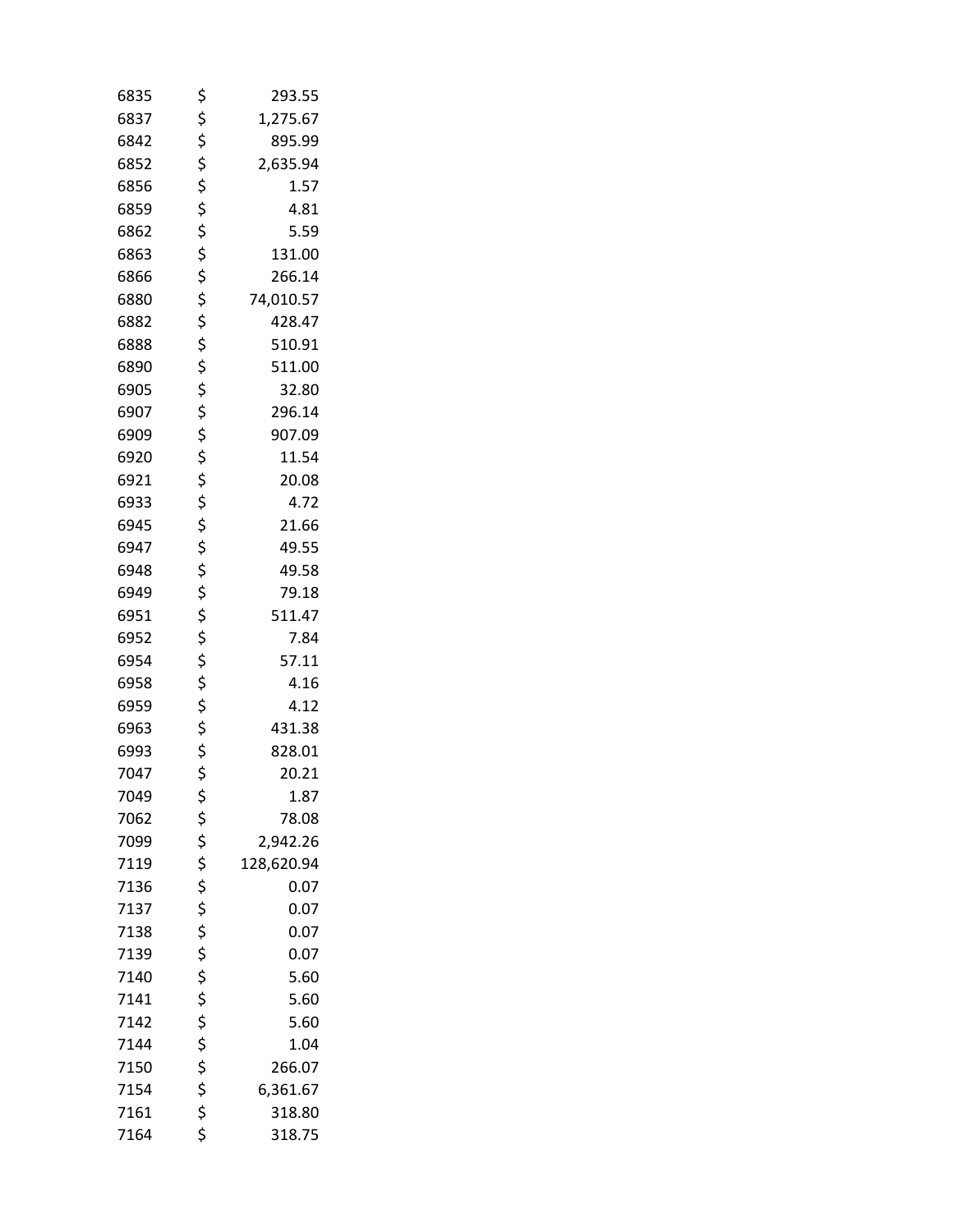| 7174 | \$       | 21.67      |
|------|----------|------------|
| 7185 | \$       | 253.44     |
| 7195 | \$       | 37.16      |
| 7197 | \$       | 1,532.99   |
| 7215 | \$       | 2,697.89   |
| 7218 | \$       | 109.72     |
| 7220 | \$       | 19.21      |
| 7239 | \$       | 1.36       |
| 7255 | \$       | 0.95       |
| 7291 | \$       | 4.78       |
| 7298 | \$       | 7.81       |
| 7319 | \$       | 0.24       |
| 7328 | \$       | 9,544.60   |
| 7329 | \$       | 146.21     |
| 7336 | \$       | 72.78      |
| 7337 | \$       | 827.97     |
| 7345 | \$       | 1,898.45   |
| 7347 | \$       | 1,275.65   |
| 7351 | \$       | 20.11      |
| 7374 | \$       | 30.38      |
| 7385 | \$       | 2,559.30   |
| 7401 | \$       | 21.78      |
| 7441 | \$       | 143.46     |
| 7456 | \$       | 2,287.46   |
| 7463 | \$       | 4.22       |
| 7483 | \$       | 10.94      |
| 7490 | \$       | 114,731.38 |
| 7496 | \$       | 2,275.62   |
| 7522 |          | 0.96       |
| 7527 | \$<br>\$ | 9,544.66   |
| 7533 | \$       | 1,678.44   |
| 7536 | \$       | 87.98      |
| 7537 |          | 21.67      |
| 7545 |          | 258.06     |
| 7554 |          | 69.55      |
| 7562 |          | 19.18      |
| 7564 |          | 14.95      |
| 7576 | ぐぐぐ ぐぐぐ  | 81.12      |
| 7589 |          | 143.34     |
| 7597 |          | 49.58      |
| 7609 |          | 0.90       |
| 7621 |          | 511.00     |
| 7622 | \$\$\$\$ | 6,099.89   |
| 7628 |          | 143.33     |
| 7634 |          | 216.03     |
| 7711 | \$       | 57.18      |
| 7734 | \$       | 828.08     |
|      |          |            |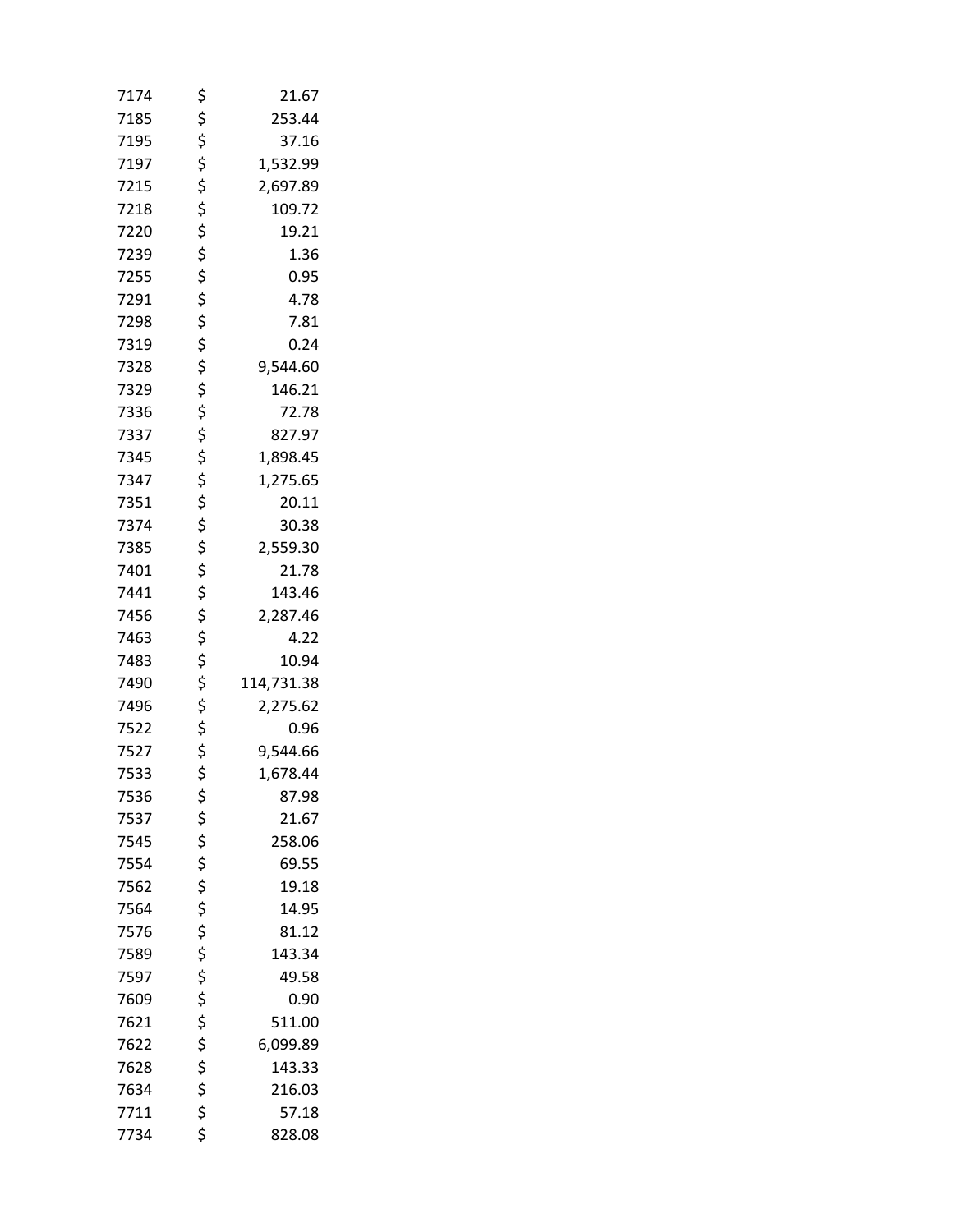| 7735 | \$            | 828.17    |
|------|---------------|-----------|
| 7743 | \$            | 5.54      |
| 7747 | \$            | 5.54      |
| 7750 | \$            | 5.54      |
| 7753 | \$            | 939.30    |
| 7789 | \$            | 140.23    |
| 7795 | \$            | 1,951.38  |
| 8077 | $\frac{1}{5}$ | 184.25    |
| 8082 | \$            | 8.99      |
| 8083 | \$            | 8.91      |
| 8114 | \$            | 11.98     |
| 8134 | \$            | 67.99     |
| 8200 | \$            | 387.37    |
| 8236 | \$            | 291.80    |
| 8292 | \$            | 2,247.60  |
| 8309 | \$            | 217.65    |
| 8314 | \$            | 80.42     |
| 8315 | \$            | 32.18     |
| 8320 | \$            | 1,341.55  |
| 8329 | \$            | 5.60      |
| 8339 | \$            | 10.91     |
| 8379 | \$            | 268.79    |
| 8395 | \$            | 1,456.81  |
| 8398 | \$            | 10.91     |
| 8451 | \$            | 17.72     |
| 8460 | \$\$\$        | 666.82    |
| 8508 |               | 5.61      |
| 8529 |               | 158.80    |
| 8538 | \$            | 386.84    |
| 8544 | \$            | 1,060.87  |
| 8548 | \$            | 51.06     |
| 8590 | \$            | 174.68    |
| 8591 | \$            | 174.63    |
| 8592 | \$<br>\$      | 174.69    |
| 8617 |               | 1.38      |
| 8652 | \$            | 478.54    |
| 8657 | \$            | 10.03     |
| 8671 | \$<br>\$      | 90,632.88 |
| 8674 |               | 10.02     |
| 8682 | \$            | 164.91    |
| 8716 | \$            | 67,845.84 |
| 8794 | \$            | 36,364.80 |
| 8907 | さらさ           | 0.24      |
| 9002 |               | 13,233.80 |
| 9004 |               | 1,913.96  |
| 9099 |               | 2.40      |
| 9149 | \$            | 283.07    |